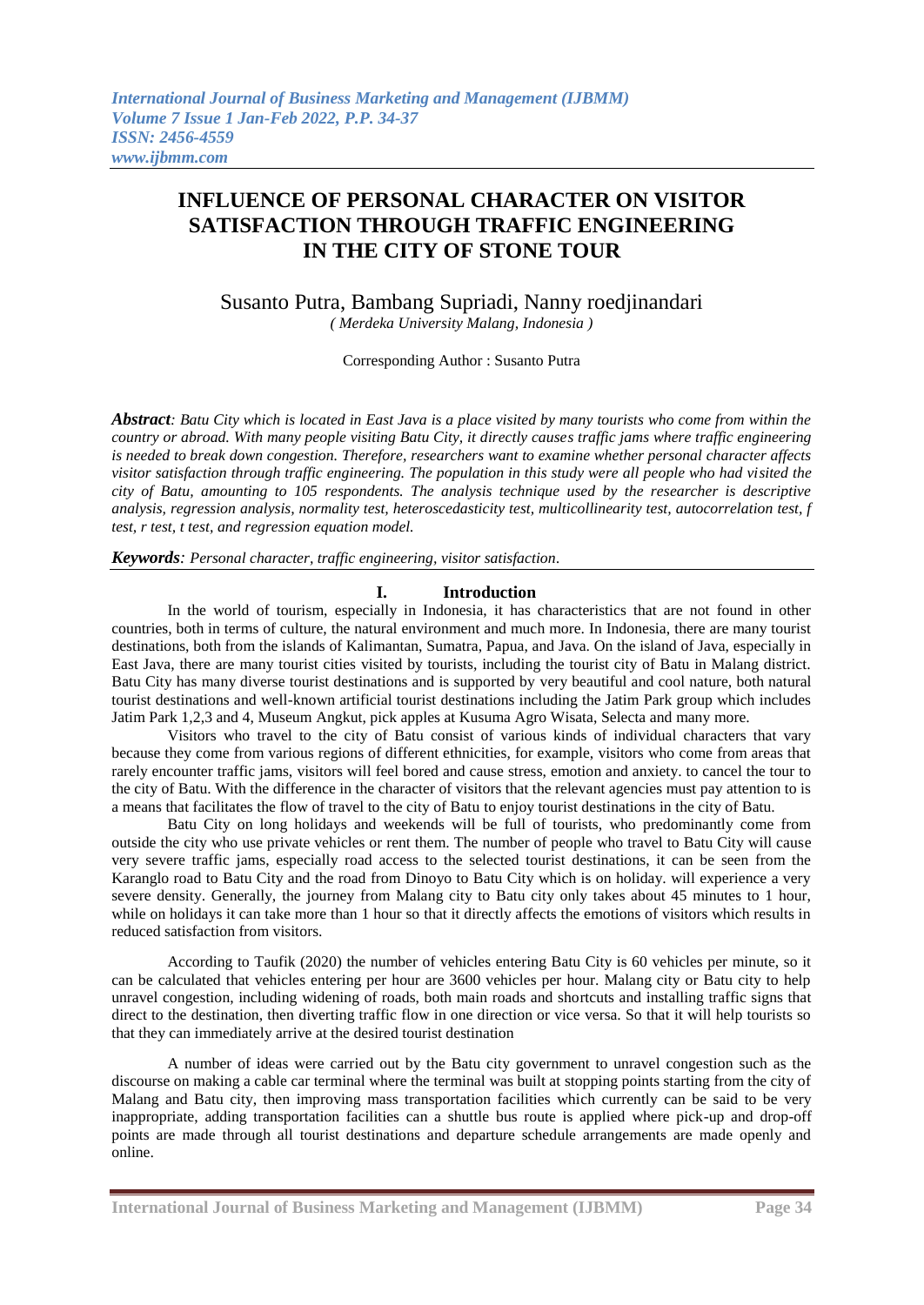By looking at the comparison between the large number of tourists entering the city of Batu and the distance between one tourist destination to another tourist destination which is quite close, the city of Batu will experience extraordinary traffic jams that require traffic engineering.

This research is expected that there is traffic regulation that can help break down traffic jams so that the time needed to visit tourist destinations will be faster to the destination and make people feel comfortable and satisfied.

#### **II. Literature Review**

1. Traveler

According to Yoeti (2007) tourists are people who carry out tourism activities. Meanwhile, according to (Spillane, 2003) Tourists are people who travel from their place of residence to visit other places by enjoying the journey of their visit.

2. Personal Character

According to Scerenko (2016: 42) defines character as the attributes or traits that make up and distinguish personal traits, ethical traits, and mental complexity of a person, group or nation. Personality is a way of interacting and reacting from one individual to another. (Wikipedia, 2021). such as grumpy, patient, shy character. According to James, ethics can be interpreted as a human behavior by paying attention to and making decisions related to morals

3. Traffic Engineering

According to Homburger (1981), traffic engineering is something that deals with the planning, geometric design and operation of road traffic and its network, terminals, land use and its relationship to other modes of transportation.

4. Visitor Satisfaction

According to Kotler (2007:177) Visitor satisfaction is a feeling of pleasure or disappointment of someone that arises after comparing the performance (results) of the product that is thought to the expected performance.

5. Tourist

According to Kodhyat (1998) tourism is a journey that comes from one area to another, either alone or in groups.

### **III. Research Method**

- 1. Variable Operational Definition
- a) Personal character

Personal character is a personal character is an individual's perception of his personal ability to carry out their duties or achieve something. Personal character is chosen because a person has different characteristics with indicators of interest, attitude, mood/emotions

- b) Traffic Engineering Value Value is the sense that a person feels from what is felt at a certain period while Traffic engineering is an engineering approach to flow the traffic of people and goods safely. The value of traffic engineering is the feeling that a person feels as a result of the impact of traffic engineering with indicators: installation of signs, road markings, parking facilities, traffic control
- c) Visitor satisfaction

Understanding visitor satisfaction is a feeling that is generated directly regarding a service or product produced. Visitor satisfaction is a very important thing and is the key needed by tourism business actors. There are several indicators as follows: recommending the path to take, having the desire to return to the destination, no complaints

2. Data Analysis Techniques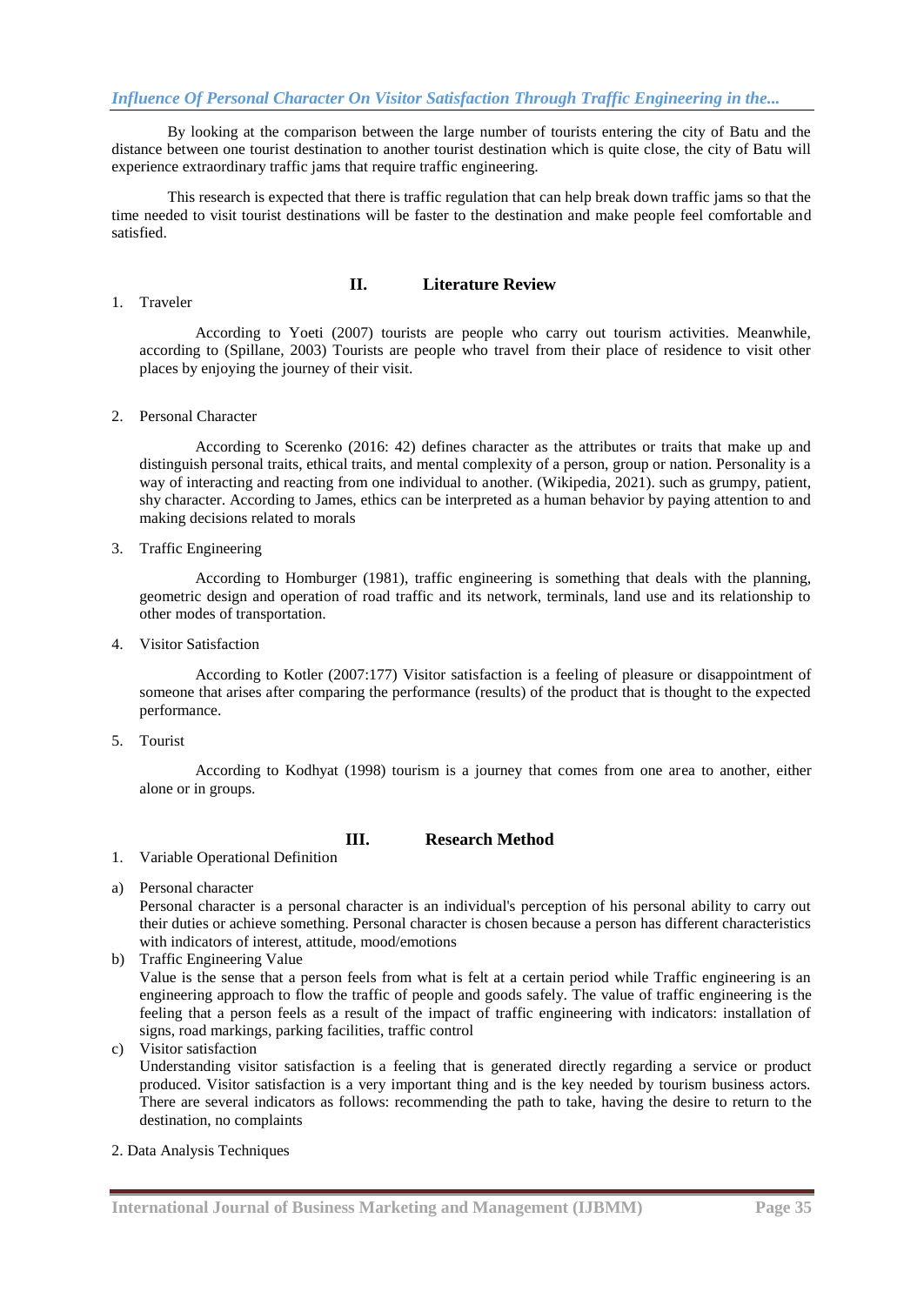### *Influence Of Personal Character On Visitor Satisfaction Through Traffic Engineering in the...*

The analysis technique in this study is as follows: Descriptive analysis and regression techniques. In the descriptive analysis used is tabulation of data which is then carried out on the distribution of variables based on the answers to the questionnaires that have been distributed.

## **IV. RESULTS AND DISCUSSION**

From the results distributed from 105 respondents, the results of the analysis are as follows:



- a. Hypothesis testing
- 1. Personal character ( x ) has an effect on traffic engineering ( Y1 )

From the test results using the SPSS program that uses t-test analysis Y1 to X where Y1 is the significance value of the equation whose value is 0.0001 less than 0.05. This is also in line with the conclusion that the t-count value is greater than t-table  $(3.692 > 1.65950)$ , so it can be concluded that personal character has an influence on traffic engineering.

2. Personal character  $(X)$  has an effect on visitor satisfaction  $(Y2)$ 

From the test results using the SPSS program that uses t-test analysis Y2 against X where Y2 has a significance value of 0.0001 less than 0.05. This is also in line with the conclusion that the t-count value is greater than the t-table  $(4.454 > 1.65950)$ . it can be concluded that personal character has an influence on visitor satisfaction

- 3. Personal character (X1) has an effect on visitor satisfaction (Y2) through traffic engineering (Y1) From the test results using SPSS which uses path analysis, it can be obtained that there arethe direct effect between X and Y1 is 0.263. After adding the intervention variable Y2, the magnitude of the indirect effect between X and Y1 is  $= 0.353$ . This shows that the intervention of Y2 increases the effect of variable X on variable Y2 (0.353  $> 0.263$ ), so it can be concluded that personal character has an influence on visitor satisfaction through traffic engineering.
- b. Discussion
- 1. Personal character affects traffic engineering.

In this study, obtained an analysis that personal character affects traffic engineering. This indicates that each character of visitors who visit the city of Batu has an influence on traffic engineering, where they have the awareness to obey the traffic engineering made by the transportation service of the city of Batu for the sake of smooth traffic, be it following the road directions that have been regulated. , obey traffic signs, and park in the space provided.

- 2. Personal Character affects visitor satisfaction In this study, the analysis obtained that personal character affects visitor satisfaction. This indicates that the personal characters who visit the city of Batu have a very great interest in visiting and exploring the city of Batu, and are supported by an interest in returning and adding vacation time to the tourist city of Batu.
- 3. Personal character affects visitor satisfaction through traffic engineering. In this study, an analysis was obtained that personal character affects visitor satisfaction through traffic engineering, this can be seen from the number of visitors in Batu City who feel helped by traffic engineering such as shortcuts, diversion of traffic and open and closed access so that they have faster time to get to their destination so they will have more time to explore other tourist attractions in Batu City